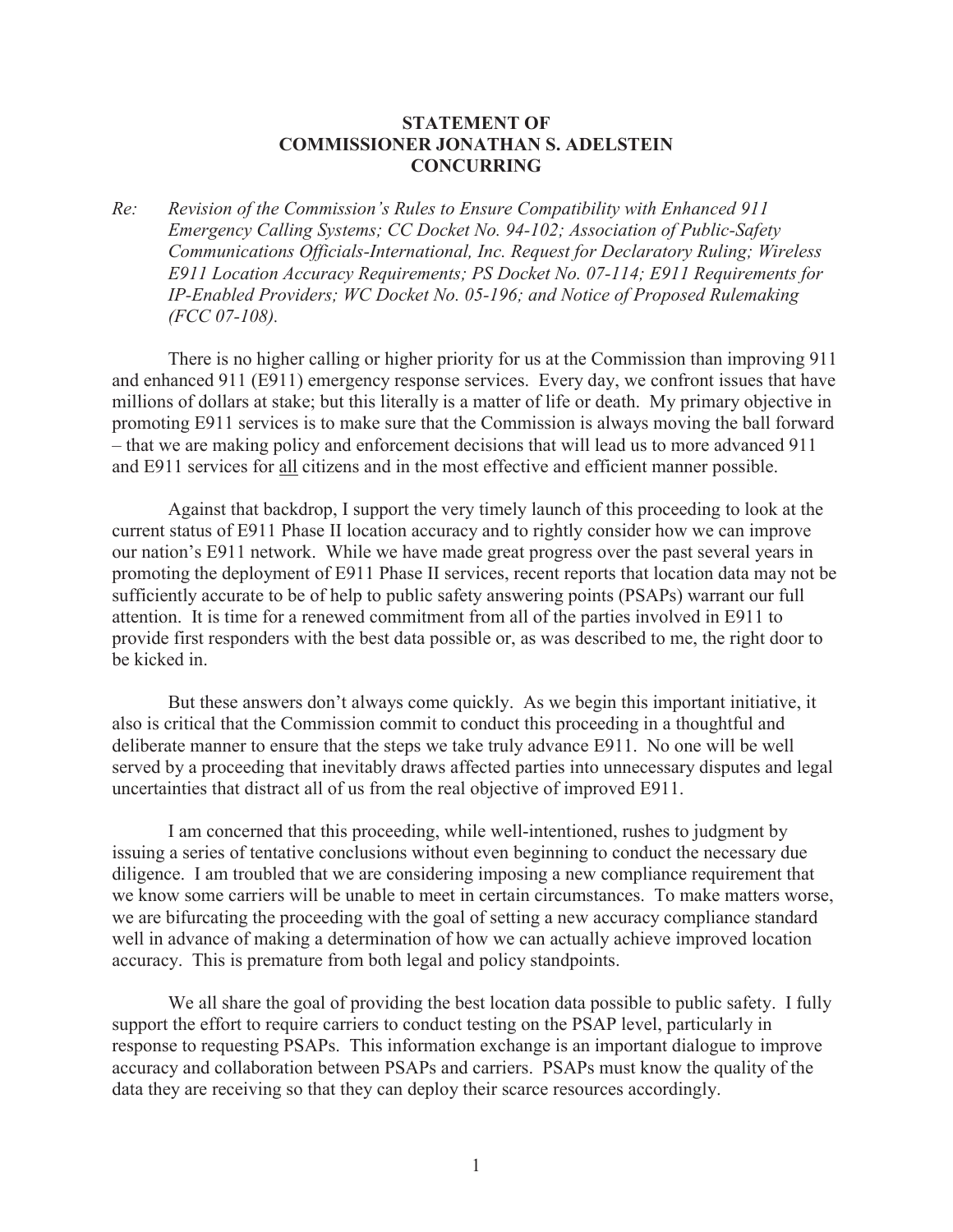But I believe that it is premature to support the several tentative conclusions in this item before the Commission has been presented with a full record and conducted its own review of current data and future technology. At a minimum, we should put in place a series of hearings and reports that will guide us to develop benchmarks and targets that will pave the way to a new approach to accuracy compliance. Each of these can be done on an expedited basis.

Indeed, it is troublesome to advance the notable goal of PSAP location accuracy compliance without considering the disruption that may be caused in setting such a specific FCC rule. To gauge the full implications of this approach, we should heed the words of those closer to the issue, like the National Association of State 9-1-1 Administrators:

If the Commission adopts Phase II accuracy testing requirements that currently available location technologies cannot meet (such as a requirement for PSAP level testing), states with carrier cost recovery will be responsible for the cost of new technologies that have not yet been developed to meet those requirements. …

It is important to remember that the current accuracy requirement (distance measurement) was based on the promise of the location technology BEFORE it was actually developed as a solution. To hold a new technology solution to this same requirement would be highly inappropriate. We must instead determine the optimal accuracy to save lives and focus our efforts to achieving that goal. …

To adopt an accuracy testing process that cannot be achieved at this time not only puts the carrier in a compliance limbo, but also puts many states in a budgetary limbo until someone can figure out how to achieve the requirement.<sup>1</sup>

In launching this proceeding, we need to keep our eye on the prize – improving E911. So while we obviously should take a serious and considered look at location accuracy, we also need to take a step back from the issue and consider the future of E911 and how it will be used in an IP-based world. Fore example, we should gather evidence about those situations when callers cannot be located, or not quickly enough.

We also should carefully review the impact on E911 of the increasing use of wireless phones at home. Should we look beyond network-based technologies to provide E911 Phase II for subscribers using home-based wireless phones since we know that these users are at a fixed location for a large part of the day? We need to think creatively in considering this important shift in the increasing use of wireless communications as a replacement for wireline services.

As we look to new accuracy requirements, should we consider a topographic- or geographic-based standard to E911 that may better reflect the practicalities of trying to make a location determination in certain parts of the country? Should we consider population density or tower site density? And with improved accuracy, should we be taking a closer look at how privacy interests intersect with innovation in the E911 space? Finally, and not to be overlooked

<sup>&</sup>lt;sup>1</sup> *Ex Parte* Comments of the National Association of State 9-1-1 Administrators, CC Docket No. 94-102 (filed May 23, 2007) (emphasis in original).